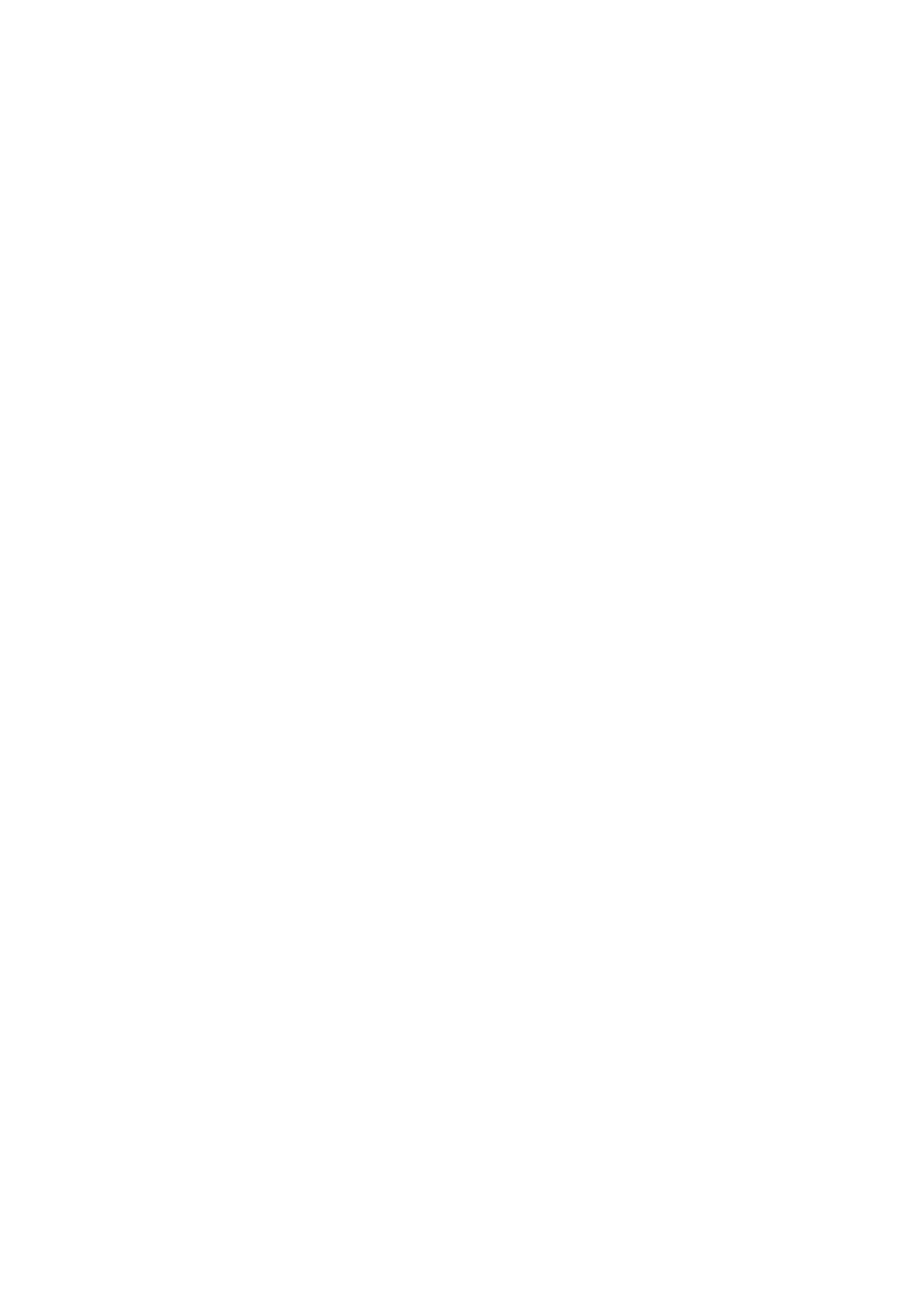# **NORTHERN TERRITORY OF AUSTRALIA**

As in force at 14 April 2021 \_\_\_\_\_\_\_\_\_\_\_\_\_\_\_\_\_\_\_\_

\_\_\_\_\_\_\_\_\_\_\_\_\_\_\_\_\_\_\_\_

## **ADMINISTRATION AND PROBATE REGULATIONS 1983**

### **Regulations under the** *Administration and Probate Act 1969*

## **Part 1 Preliminary matters**

#### **1 Citation**

These Regulations may be cited as the *Administration and Probate Regulations 1983*.

#### **1A Application**

The estate of a deceased person is to be administered in accordance with these Regulations as in force at the date of the death of the person.

## **Part 2 General matters**

#### **2 Fees**

The Fees payable in respect of any matter under the Act are as specified in Schedule 1.

#### **2AA Relevant countries**

For the purposes of the definition of *relevant country* in section 6 of the Act, the countries and parts of countries specified in Schedule 2 are prescribed.

#### **2AB Small claim**

For section 104(1)(a) of the Act, the prescribed amount in relation to a claim is the amount that equals the small claims limit, as defined in section 5(1) of the *Small Claims Act 2016* on the date the claim is made.

#### **2A Prescribed amounts for small estates**

(1) For section 106 of the Act, the prescribed amount is \$20 000.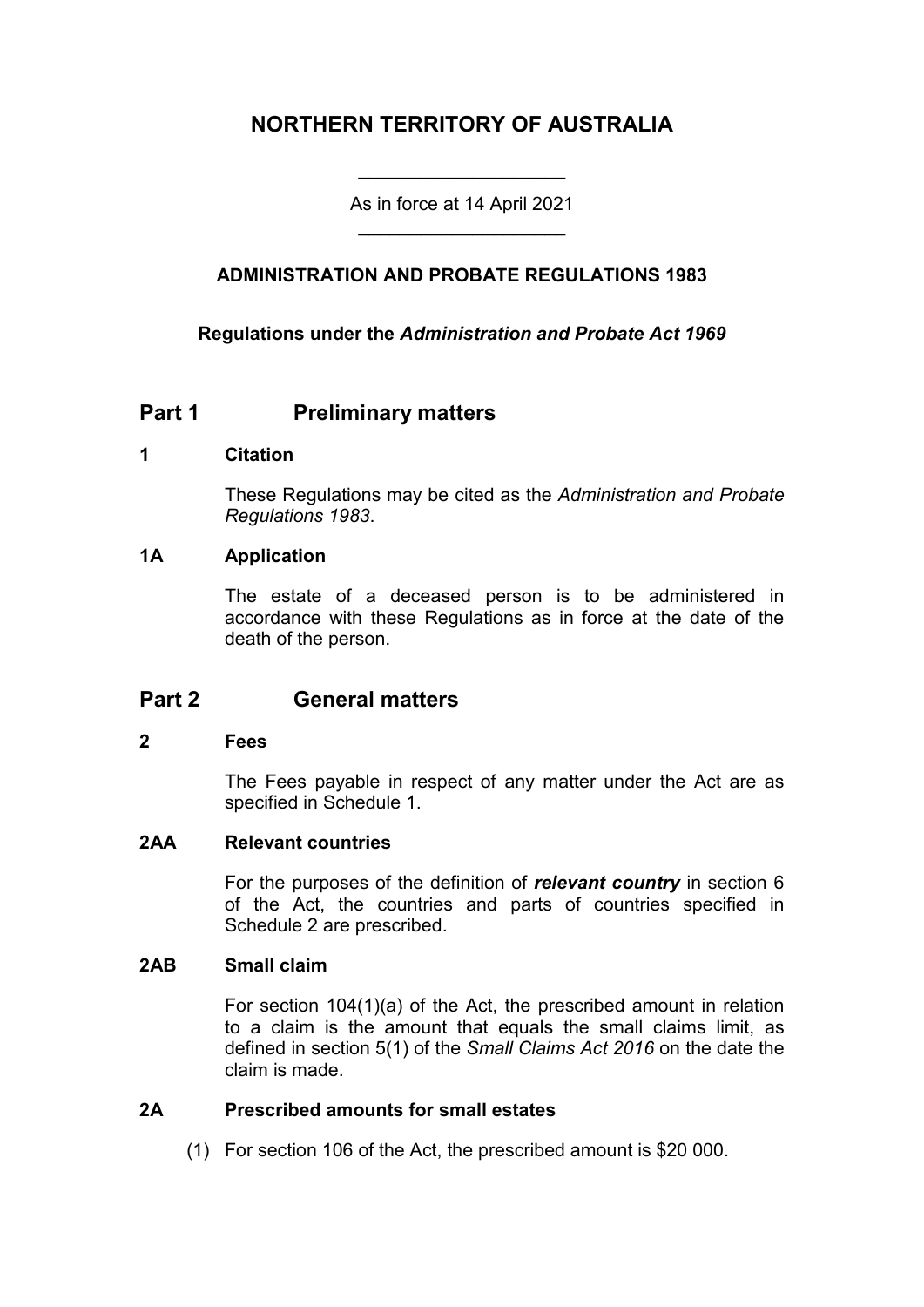- (2) For section 108(1)(b) of the Act, the prescribed amount is \$20 000.
- (3) For section 110A(1)(a) of the Act, the prescribed amount is \$75 000.
- (4) For section 110B(1)(a) of the Act, the prescribed amount is \$150 000.

#### **2B Notice of intention to administer estate (prescribed information) – section 110A(3)**

For the purposes of section 110A(3) of the Act, a notice given under section 110A(2) of the Act is to contain the following information:

- (a) the name and address of the professional personal representative who intends to administer the estate;
- (b) the name, address and occupation of the deceased person;
- (c) a statement to the effect that the deceased died leaving a will or died without leaving a will (as the case may be);
- (d) a statement to the effect that the professional personal representative intends to administer the estate under section 110A of the Act;
- (e) a statement to the effect that all persons having claims against the estate are requested to submit their claims in writing to the professional personal representative within 2 months after the date on which the notice is published, after which date the professional personal representative will distribute the estate having regard to the claims of which notice has been given.

#### **3 Prescribed amounts and sums for distribution on intestacy**

- (1) For Schedule 6, Part I, item 2 to the Act:
	- (a) the prescribed amount under paragraph 1(a) and (b) is \$350 000; and
	- (b) the prescribed sum under paragraph 1(b) is \$350 000.
- (2) For Schedule 6, Part I, item 3 to the Act:
	- (a) the prescribed amount under paragraph 1(a) and (b) is \$500 000; and
	- (b) the prescribed sum under paragraph 1(b) is \$500 000.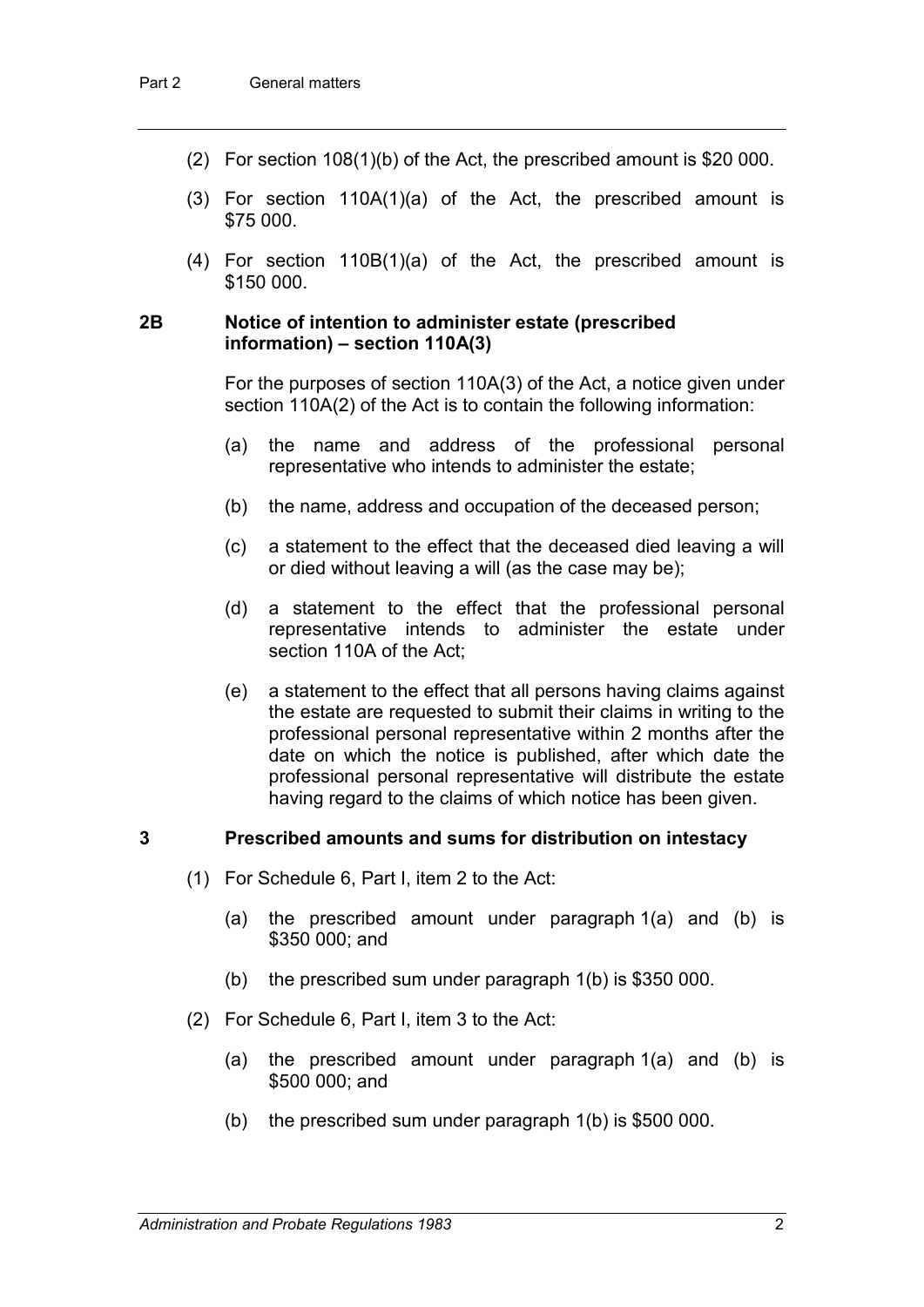## **Part 3 Transitional matters for Administration and Probate Amendment Regulations 2017**

### **4 Application of regulation 2C**

- (1) Regulation 2C, as amended by the amending Regulations, applies only in relation to the administration of an estate that commences after the commencement.
- (2) Regulation 2C, as in force immediately before the commencement, continues to apply in relation to the administration of an estate that commenced before the commencement.
- (3) In this regulation:

*amending Regulations* means the *Administration and Probate Amendment Regulations 2017*.

*commencement* means the commencement of the amending Regulations.

## **Part 4 Transitional matters for Justice and Other Legislation Amendment Act 2021**

### **5 Application of regulation 2AB**

Regulation 2AB applies only in relation to a claim made after the commencement of that regulation.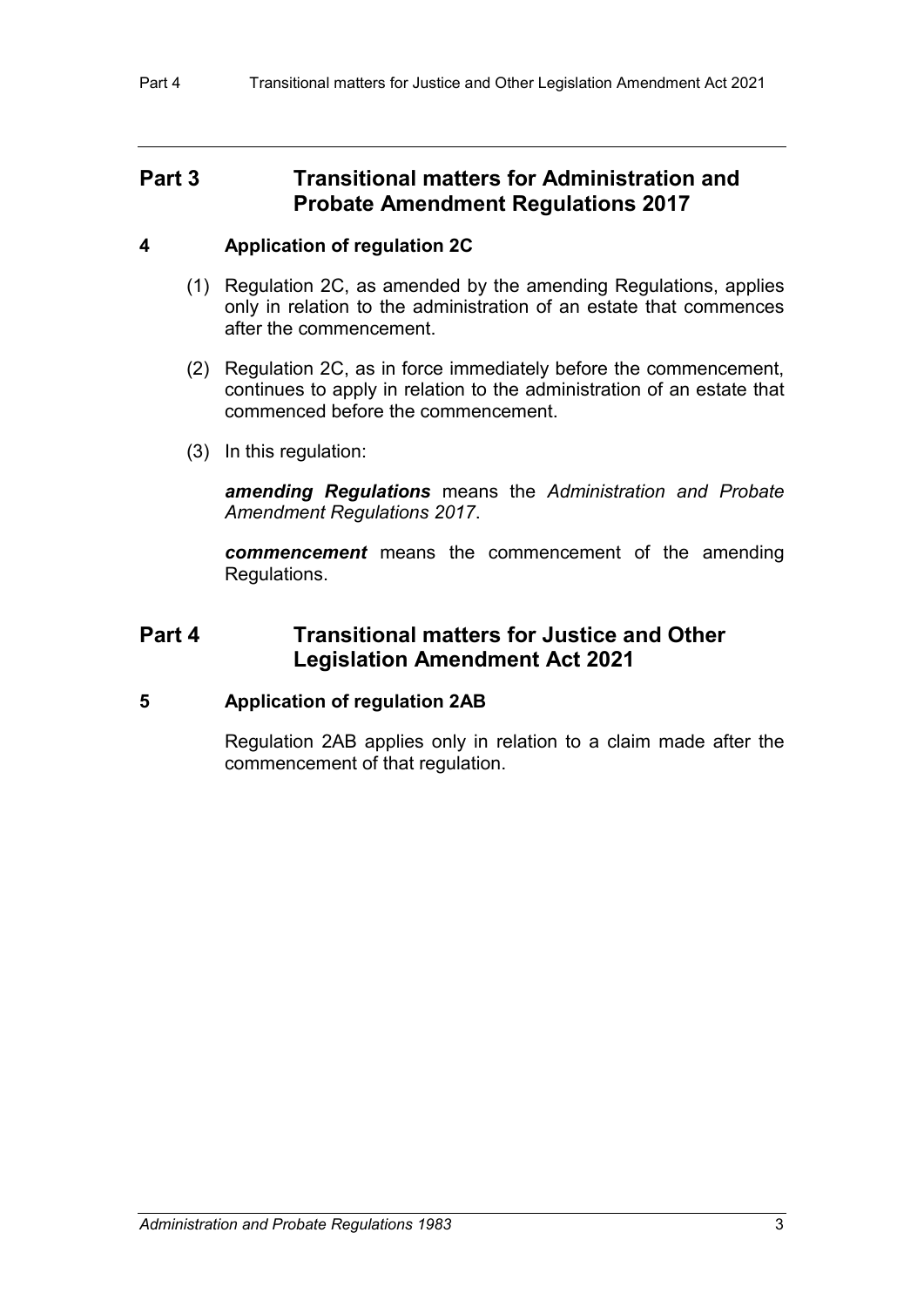# **Schedule 1 Fees**

section 152A(d)

regulation 2

| For a certified office copy, reproduced by<br>photographic process, of a will or other<br>document.<br>and in addition, for each page | 5.00<br>1.00 |
|---------------------------------------------------------------------------------------------------------------------------------------|--------------|
| For an office copy, reproduced by<br>photographic process, of a will or other<br>document, for each page                              |              |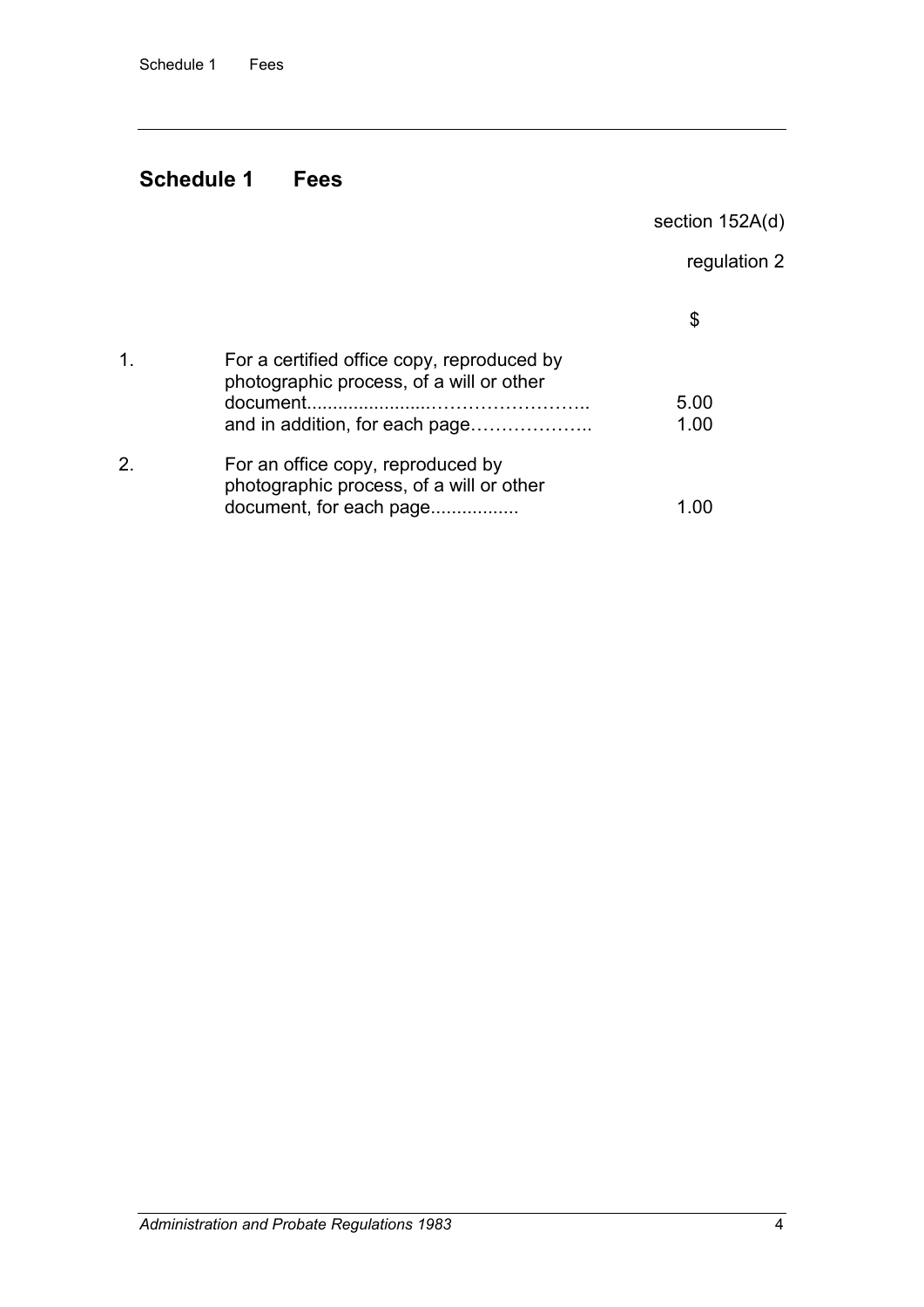## **Schedule 2 Relevant countries or parts of countries**

regulation 2AA

| Antigua and Barbuda<br>Bahamas, The<br>Bangladesh<br><b>Barbados</b><br><b>Belize</b><br><b>Botswana</b><br><b>Brunei Darussalam</b><br>Canada<br>Cyprus<br>Dominica<br>Fiji<br>Gambia, The<br>Ghana | Mozambiq<br>Namibia<br>Nauru<br>New Zeala<br>Nigeria<br>Pakistan<br>Papua Nev<br><b>St Kitts and</b><br><b>St Lucia</b><br><b>St Vincent</b><br>Seychelles<br>Sierra Leor<br>Singapore |
|------------------------------------------------------------------------------------------------------------------------------------------------------------------------------------------------------|----------------------------------------------------------------------------------------------------------------------------------------------------------------------------------------|
| Grenada                                                                                                                                                                                              | Solomon Is                                                                                                                                                                             |
| Guyana<br>Hong Kong Special Administrative<br>Region                                                                                                                                                 | South Afric<br>Sri Lanka                                                                                                                                                               |
| India                                                                                                                                                                                                | Swaziland                                                                                                                                                                              |
| Ireland                                                                                                                                                                                              | Tanzania                                                                                                                                                                               |
| Jamaica                                                                                                                                                                                              | Tonga                                                                                                                                                                                  |
| Kenya                                                                                                                                                                                                | Trinidad ar                                                                                                                                                                            |
| Kiribati                                                                                                                                                                                             | Tuvalu                                                                                                                                                                                 |
| Lesotho                                                                                                                                                                                              | Uganda                                                                                                                                                                                 |
| Malawi                                                                                                                                                                                               | United King                                                                                                                                                                            |
| Malaysia                                                                                                                                                                                             | <b>Channel Is</b><br>Vanuatu                                                                                                                                                           |
| <b>Maldives</b>                                                                                                                                                                                      | Western S⊧                                                                                                                                                                             |
| Malta                                                                                                                                                                                                | Zambia                                                                                                                                                                                 |
| <b>Mauritius</b>                                                                                                                                                                                     | Zimbabwe                                                                                                                                                                               |

**Mozambique** Namibia<br>Nauru **New Zealand** Nigeria Pakistan Papua New Guinea **St Kitts and Nevis St Lucia St Vincent** Seychelles Sierra Leone Singapore Solomon Islands South Africa Sri Lanka Swaziland Tanzania Tonga Trinidad and Tobago Tuvalu Uganda United Kingdom (including The Channel Islands) Vanuatu Western Samoa Zambia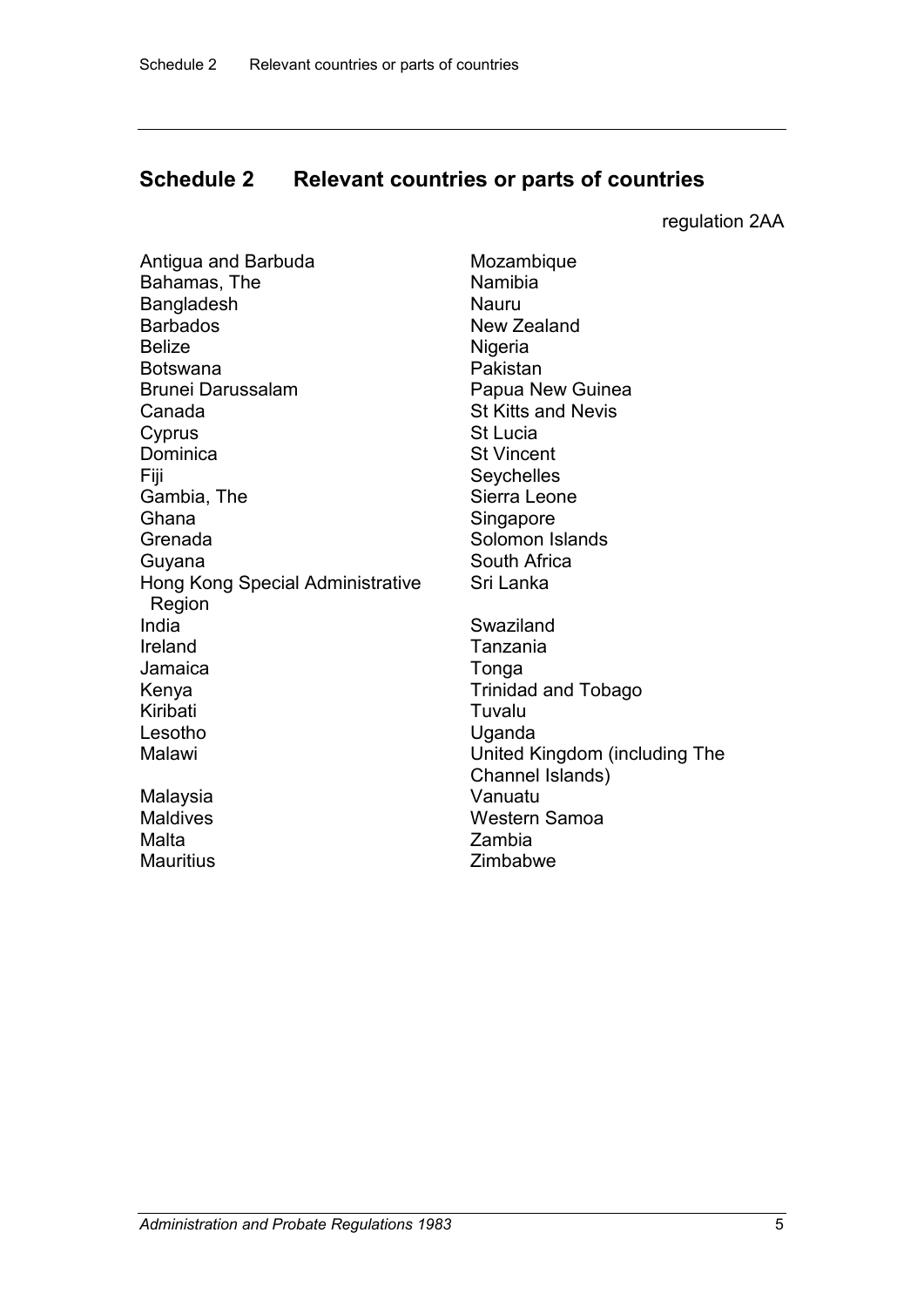#### **ENDNOTES**

**1 KEY**

Key to abbreviations

| $amd = amended$       | $od = order$                        |
|-----------------------|-------------------------------------|
| $app = appendix$      | om = omitted                        |
| $bl = by-law$         | $pt = Part$                         |
| $ch = Chapter$        | $r =$ regulation/rule               |
| $cl = clause$         | $rem = remainder$                   |
| $div = Division$      | renum = renumbered                  |
| exp = expires/expired | $rep = repeated$                    |
| $f =$ forms           | $s =$ section                       |
| <b>Gaz = Gazette</b>  | sch = Schedule                      |
| $hdg =$ heading       | sdiv = Subdivision                  |
| ins = inserted        | <b>SL = Subordinate Legislation</b> |
| It = $long$ title     | $sub =$ substituted                 |
| $nc = not$ commenced  |                                     |

### **2 LIST OF LEGISLATION**

|                 | Administration and Probate Regulations (SL No. 35, 1983)               |
|-----------------|------------------------------------------------------------------------|
| <b>Notified</b> | 28 October 1983                                                        |
| Commenced       | 28 October 1983                                                        |
|                 | Amendments of Administration and Probate Regulations (SL No. 48, 1998) |
| <b>Notified</b> | 11 November 1998                                                       |
| Commenced       | 1 December 1998 (r 1)                                                  |

*Amendments of Administration and Probate Regulations* **(SL No. 8, 1999)** Notified 1 April 1999<br>Commenced 1 April 1999 1 April 1999

*Amendment of Administration and Probate Regulations* **(SL No. 29, 2002)** Notified 30 August 2002<br>Commenced 30 August 2002 30 August 2002

*Administration and Probate Amendment Regulations* **2016 (SL No. 29, 2016)** 1 July 2016<br>1 July 2016 Commenced

*Administration and Probate Amendment Regulations* **2017 (SL No. 10, 2017)** Notified 24 May 2017<br>Commenced 24 May 2017 24 May 2017

*Justice and Other Legislation Amendment Act 2021* **(Act No. 7, 2021)**

Assent date 13 April 2021<br>Commenced 14 April 2021

14 April 2021 (s 2)